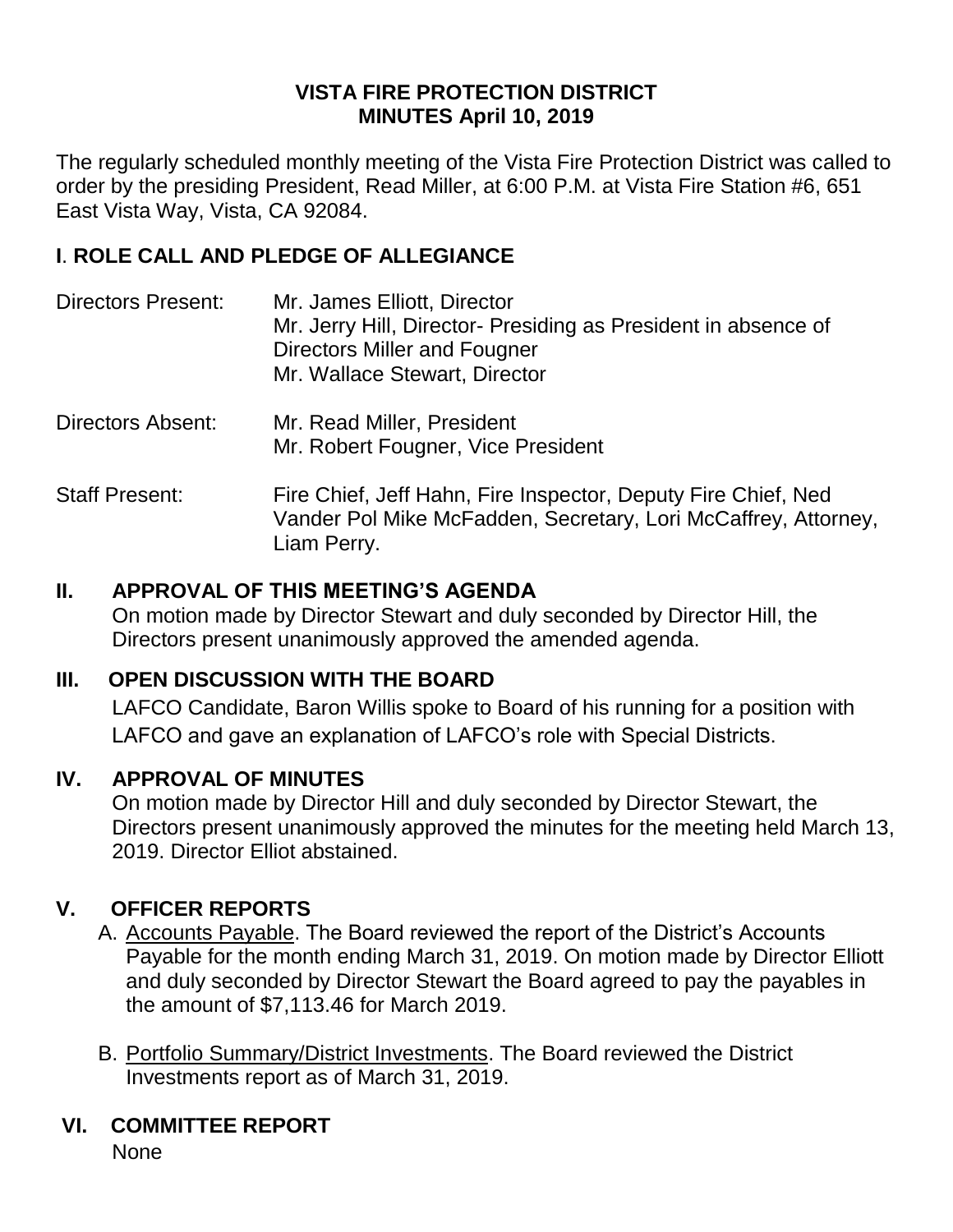- **VII. SPECIAL MATTERS DESIGNATED FOR CONSIDERATION** None
- **VIII. OLD BUSINESS** None

#### **IX. CONTINUING BUSINESS**

- A. Emergency Access Roads. The subcommittee reported that Aztec Landscaping will perform weed abatement of access roads starting the week of April 15, 2019, for the previously Board approved amount not to exceed \$15,000. Subcommittee recommends another round of abatement take place during the summer.
- B. Fire Station Site. Moved to May Agenda.
- C. District's Fire Inspector's Report. Fire Inspector Mike McFadden updated the board on completed activities in February and planned activities for March.
- D. Fire Marshall's Report. Deputy Fire Chief Ned Vander Pol reported there are no new projects in the District.
- E. Fire Department's Performance Report. Fire Chief Jeff Hahn reported on the Department's Performance during the month of February 2019.
- F. Fire Chief's Update. Fire Chief Jeff Hahn reported on other matters of interest to the Department and the District.
- G. Household Hazardous Waste Program. Director Elliott reported to the Board that the County of San Diego is in discussions with RSWA regarding the feasibility of the subject program for the District residents. Director Elliott will update Board at May meeting.

#### **X. NEW BUSINESS**

Continued Participation in the Fire Mitigation Fee Program. Deputy Fire Chief Ned Vander Pol presented to the Board for approval of Resolution #2019-1 to collect Fire Mitigation Fees through San Diego County. On motion made by Director Elliott and duly seconded by Director Stewart the Directors present unanimously approved. Director Hill Signed the resolution for President Miller in his absence.

# **XI. DIRECTORS' ANNOUNCEMENTS AND WRITTEN COMMUNICATIONS**

Director Hill updated the Board on his meeting with County Supervisor Jim Desmond, the County of San Diego Deputy Director of Public Works and staff to review the current CIP construction project -South Santa Fe widening to include the intersection of Robeleni and Buena Creek. Director Hill requested to have an